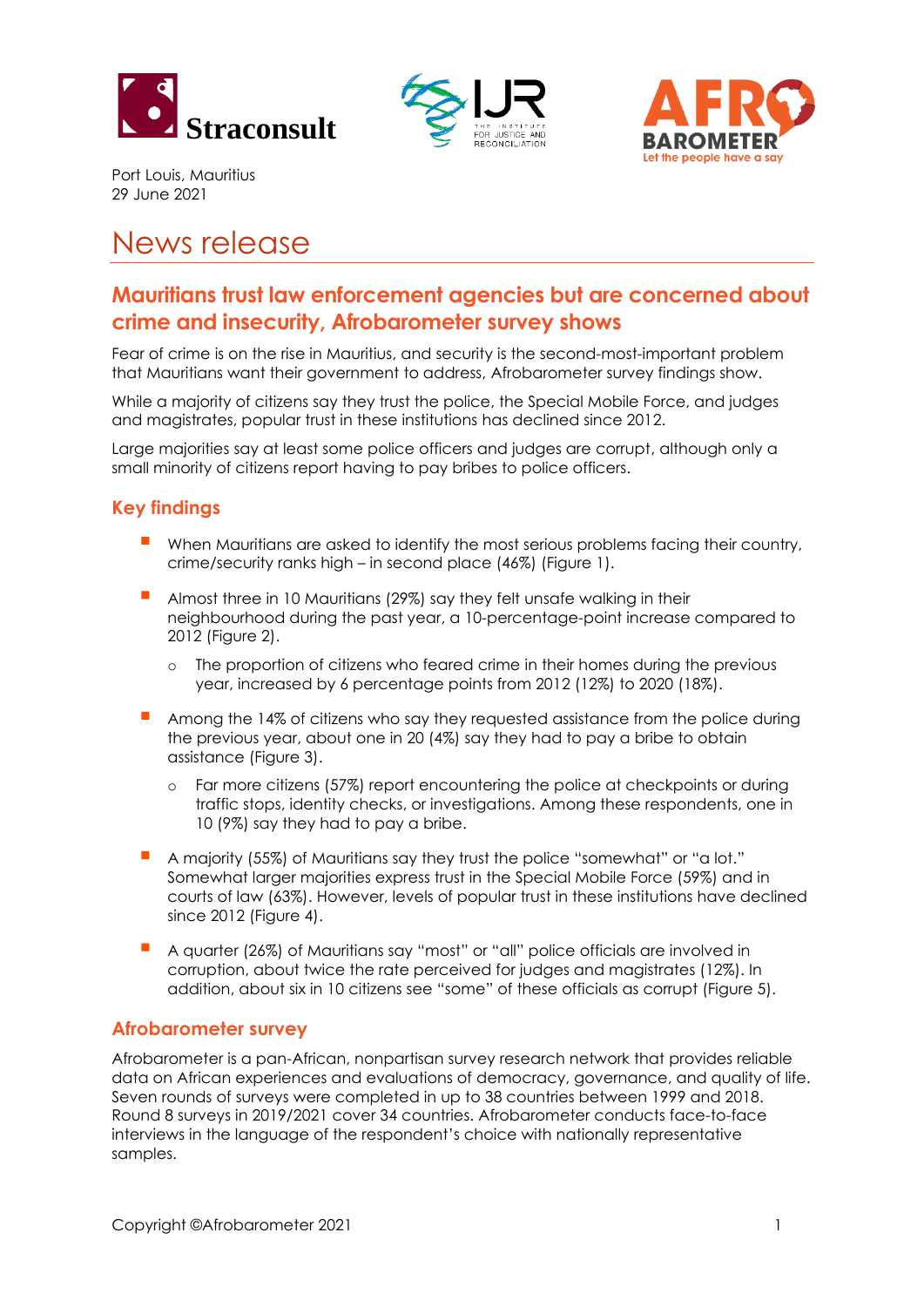

The Afrobarometer team in Mauritius, led by Straconsult Ltd., interviewed 1,200 adult Mauritians in November 2020. A sample of this size yields country-level results with a margin of error of +/-3 percentage points at a 95% confidence level. Previous surveys have been conducted in Mauritius in 2012, 2014, and 2017.

# **Charts**



#### **Figure 1: Most important problems that government should address | Mauritius | 2020**

*Respondents were asked: In your opinion, what are the most important problems facing this country that government should address? (Note: Respondents could give up to three responses. Figure shows % of respondents who cite each problem among their three priorities.)*



**Figure 2: Fear of violence and crime** | Mauritius | 2012-2020

*Respondents were asked: Over the past year, how often, if ever, have you or anyone in your family: Felt unsafe walking in your neighbourhood? Feared crime in your own home? (% who say "Just once or twice," "several times," "many times," or "always")*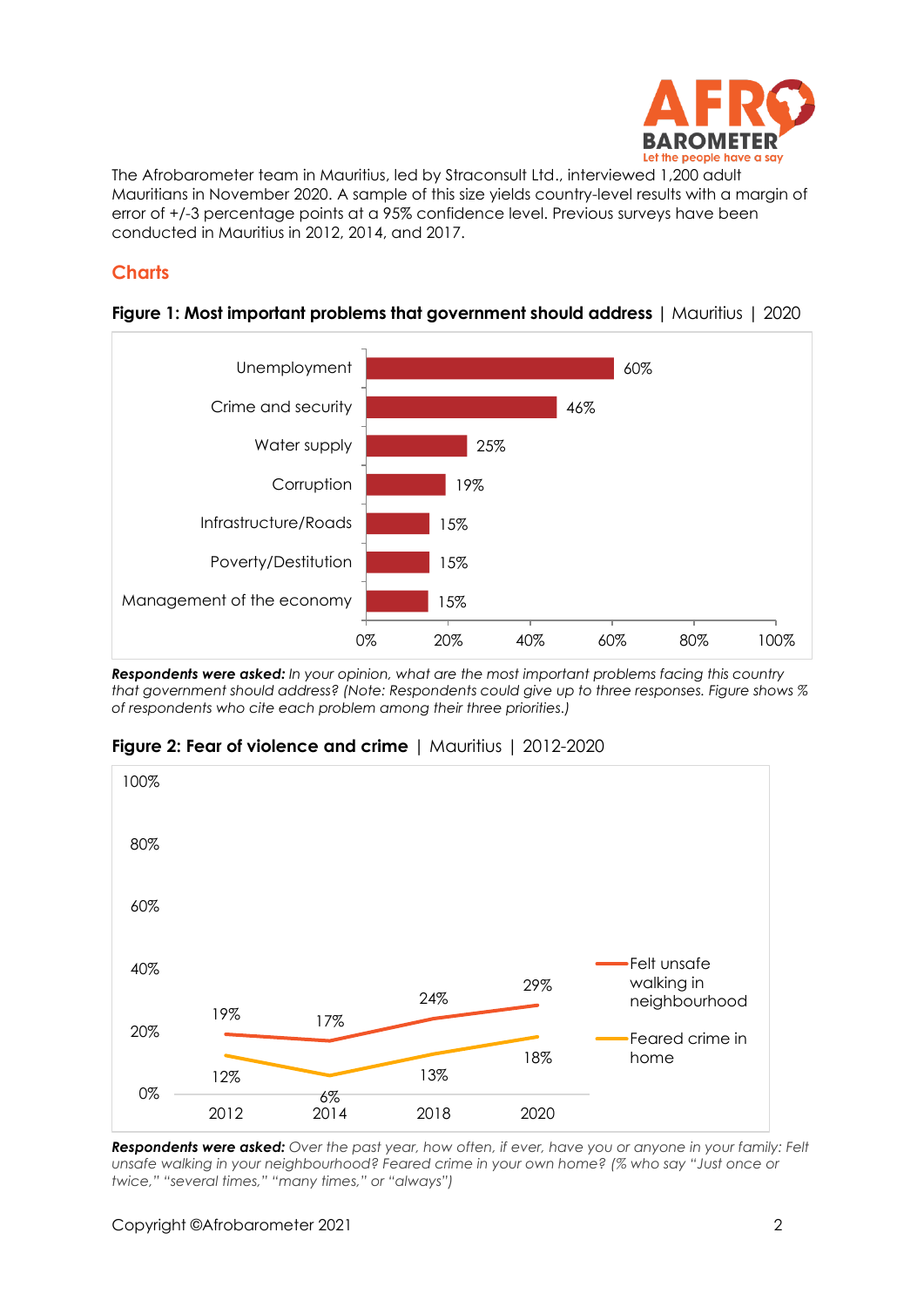





#### *Respondents were asked:*

*In the past 12 months, have you requested assistance from the police? [If yes:] And how often, if ever, did you have to pay a bribe, give a gift, or do a favour for a police officer in order to get the assistance you needed? (% among those who requested assistance from the police)* In the past 12 months, how often have you encountered the police in other situations, like at *checkpoints, during identity checks or traffic stops, or during an investigation? [If at least once:] How often, if ever did you have to pay a bribe, give a gift, or do a favour for a police officer in order to avoid a problem during one of those encounters? (% among those who encountered the police)*



**Figure 4: Trust in security institutions** | Mauritius | 2012-2020

*Respondents were asked: How much do you trust each of the following, or haven't you heard enough about them to say? (% who say "somewhat" or "a lot")*